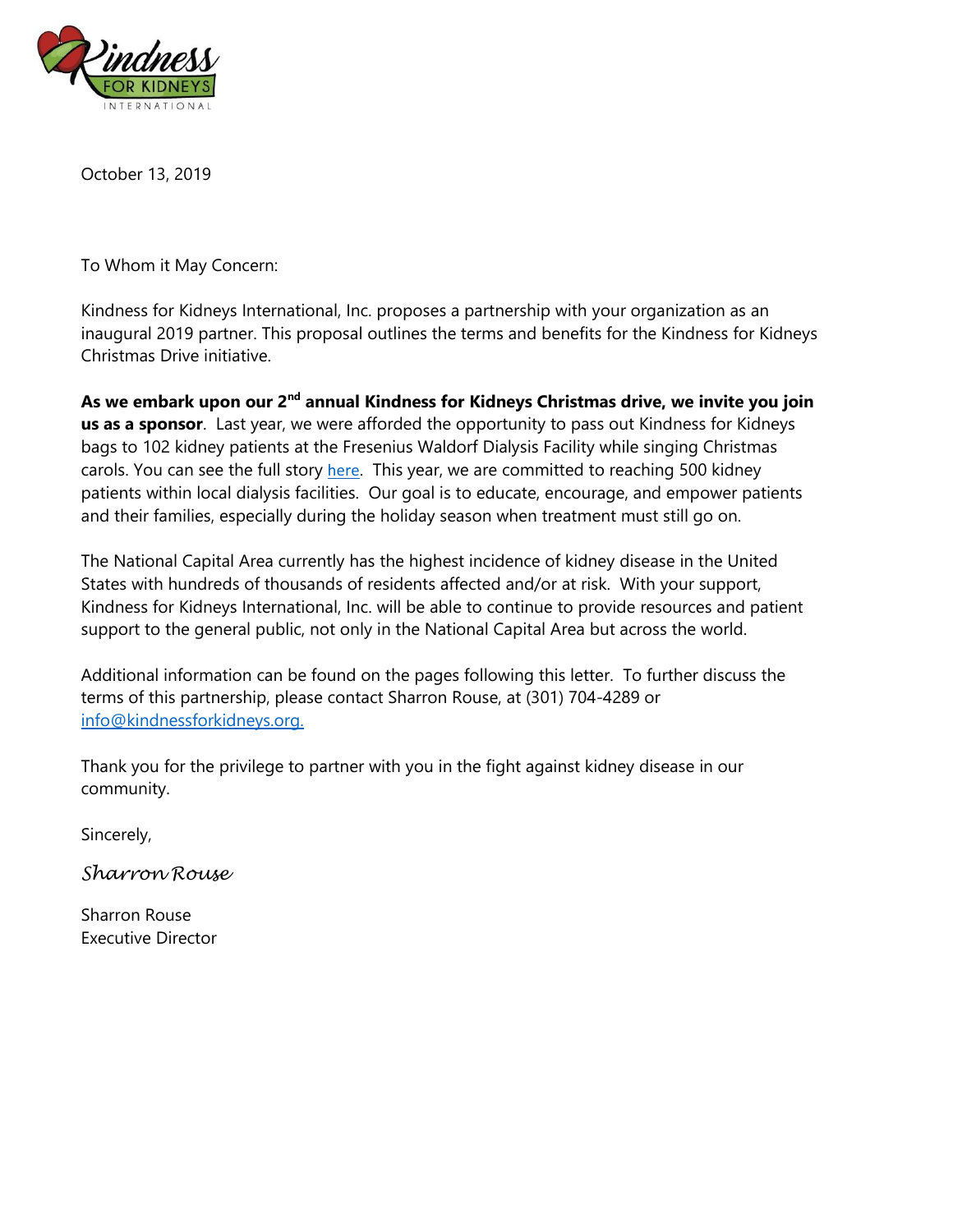

### **KINDNESS FOR KIDNEYS INTERNATIONAL**

Kindness for Kidneys, an international voluntary nonprofit health organization, is dedicated to raising awareness and public education of kidney disease and providing support and advocacy for kidney patients and their families.

# **WHY IT MATTERS**

- **37 Million Americans** Have chronic kidney disease and most don't know it.
- **100,000 people** are on the waiting list for a kidney transplant.
- **1 in 3 people are at risk.** Anyone with diabetes, high blood pressure or a family history of these conditions are at risk for kidney disease.

# **WHY WE EXIST**

Our mission is to improve the quality of life for kidney patients and their families through education, encouragement, and empowerment. Kindness for Kidneys International, Inc. strives to:

- **Educate** To raise awareness on the causes of kidney disease, early detection/prevention, kidney transplantation and kidney organ donation
- **Encourage** To bring hope to kidney patients and their families by facilitating patient community networks, as well as outreach and support programs
- **Empower** To empower kidney patients and their families to take an active role in their kidney care in order to live a quality life and help other patients do the same

# **HOW YOU CAN MAKE A DIFFERENCE**

Your partnership and support will assist Kindness for Kidneys International, Inc. in providing educational resources and services to kidney patients and their families, thus improving the quality of life for thousands of patients in the National Capital Area. Our Kindness for Kidneys Christmas Drive takes place during the Christmas holiday and includes caroling at local dialysis facilities while passing out bags with items such as books, crossword puzzles, neck pillows, stress balls, cooking recipes, specialized body cremes, and information on local resources. In addition to our Christmas Drive, we will be starting monthly support groups in October 2019 to further support kidney warriors and their families. Thank you in advance for your continued support. Together, we can change our community, one kidney warrior at a time!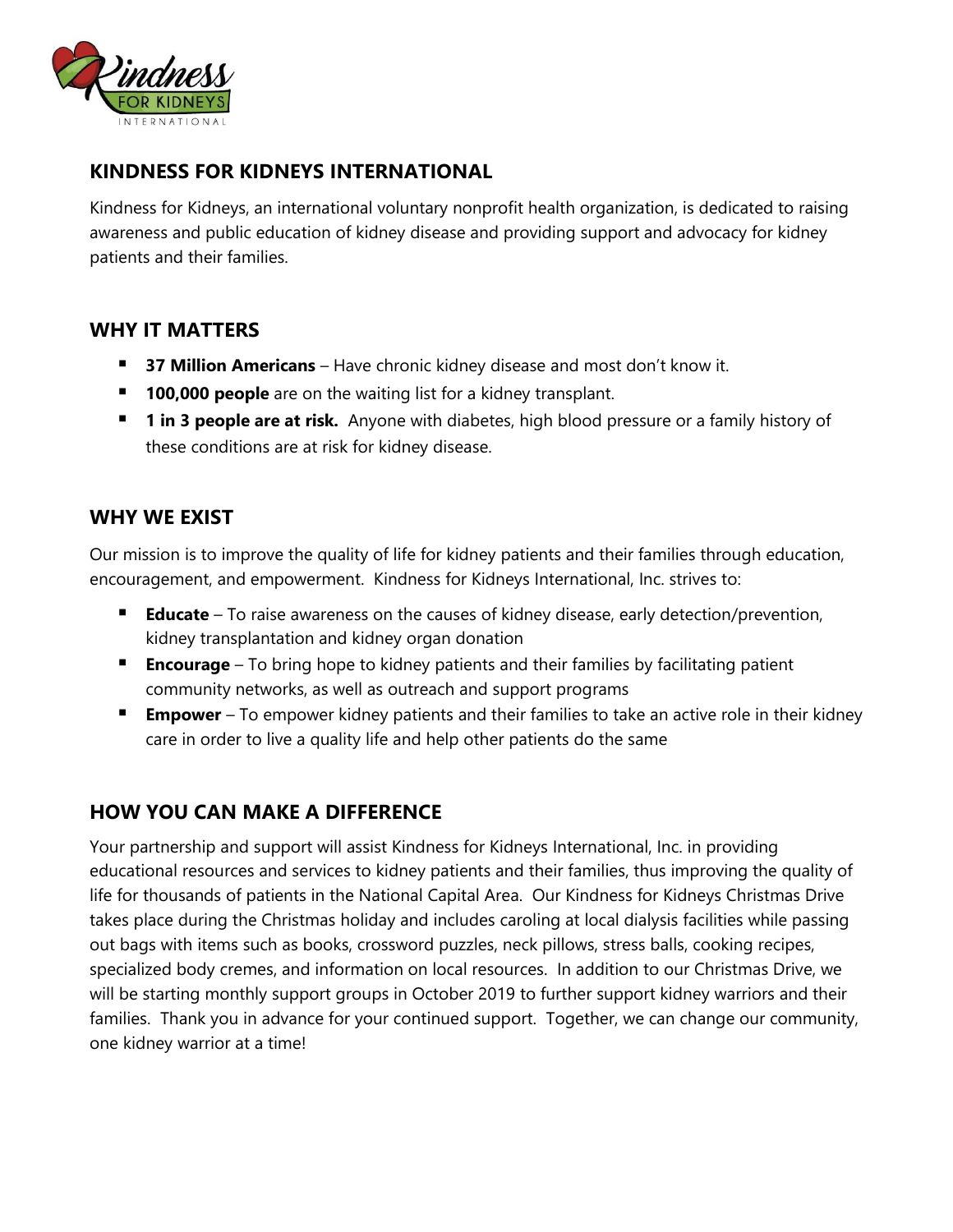

#### **LOCAL SPONSORSHIP LEVELS & BENEFITS**

| <b>Benefits</b>                                                                                          | <b>Platinum</b><br>\$2,500 | Gold<br>\$1,000 | <b>Silver</b><br>\$500 | <b>Bronze</b><br>\$250 |  |
|----------------------------------------------------------------------------------------------------------|----------------------------|-----------------|------------------------|------------------------|--|
| Logo and link on Kindness for Kidneys' website                                                           | Χ                          | х               | х                      | X                      |  |
| Complimentary Kindness for Kidneys' souvenirs                                                            | χ                          | X               | X                      | X                      |  |
| Inclusion in related event social media postings                                                         | X                          | X               | X                      |                        |  |
| Logo included on signage during the Christmas                                                            |                            |                 |                        |                        |  |
| Initiative                                                                                               | X                          | X               |                        |                        |  |
| Inclusion of business card/flyer in each kidney bag                                                      | X                          | X               |                        |                        |  |
| Inclusion in media opportunities and press releases<br>(when applicable)                                 | X                          |                 |                        |                        |  |
| Speaking opportunity during future events                                                                | X                          |                 |                        |                        |  |
| ** Please Note: All logos are listed in hierarchy order of benefits and increase in size with each level |                            |                 |                        |                        |  |

**Note:** Kindness for Kidneys offers custom partnerships including but not limited to multiyear sponsorships, patient gifts, discounts, and services. For more information, contact Sharron Rouse.